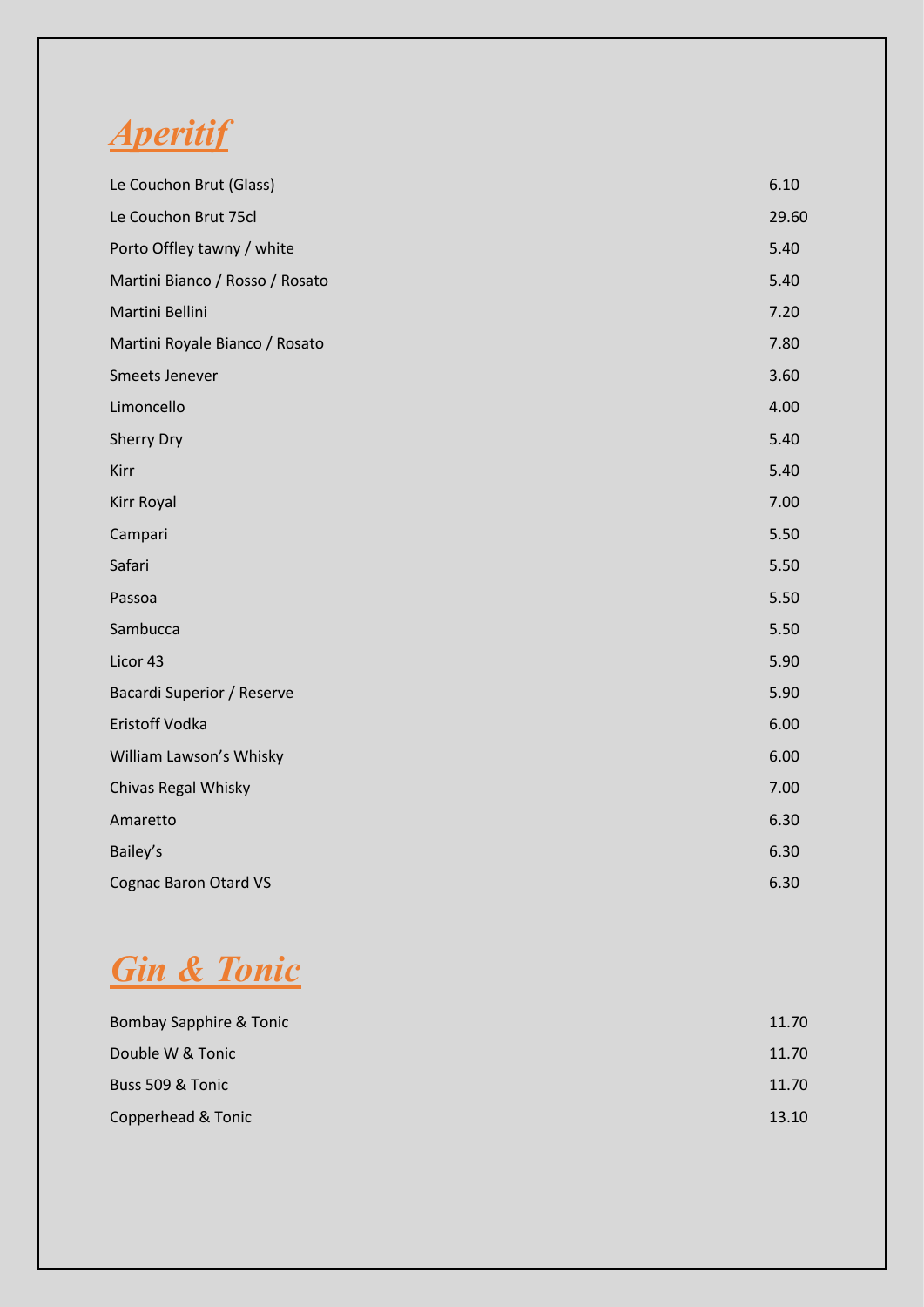*Cocktails*

| <b>Aperol Spritz</b>  | 7.70 |
|-----------------------|------|
| Aperitif 't Onderwerp | 7.40 |
| Mojito                | 8.90 |
| Caipirinha            | 8.70 |
| Limoncello spritz     | 7.70 |
| Pornstar Martini      | 8.50 |

#### *Mocktails*

| Green Yuzu                         | 5.90 |
|------------------------------------|------|
| Peach Strawberry                   | 5.90 |
| Virgin Mojito                      | 5.90 |
| Alcohol free aperitif 't Onderwerp | 5.90 |
| Copperhead gin 0% & tonic          | 8.50 |
| Virgin Pornstar                    | 5.90 |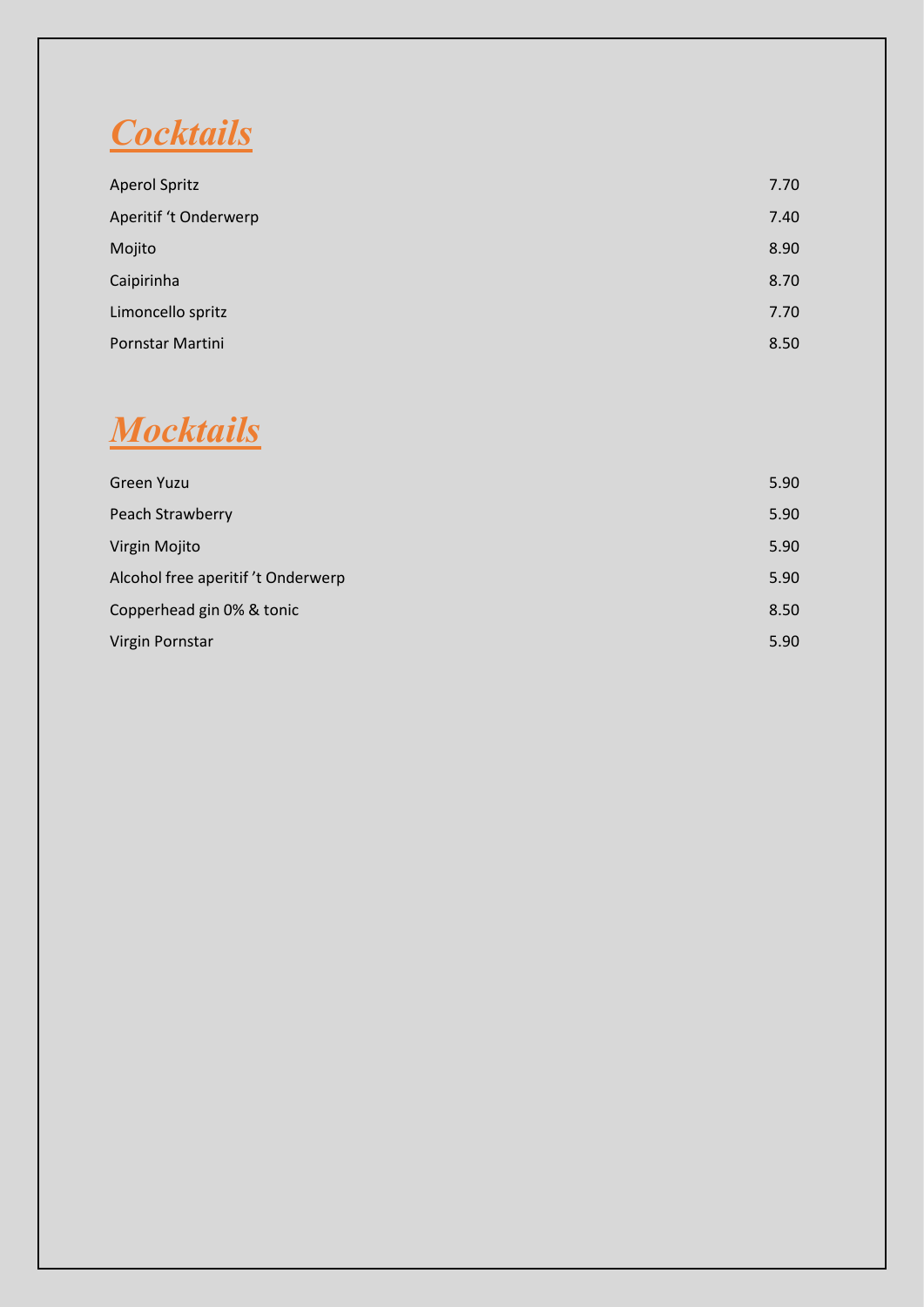# *Beers*

| <u>Barrel</u>              |                    |
|----------------------------|--------------------|
| Jupiler 25cl / 33cl / 50cl | 2.60 / 3.40 / 5.20 |
| Brugse Zot 20cl            | 2.80               |
| La Chouffe 25 cl           | 3.20               |
| Leffe Blond 33cl           | 3.90               |
| Tapke van de Patron 25cl   | 3.20               |
|                            |                    |
| <b>Bottle</b>              |                    |
| Stella 0.0%                | 2.70               |
| Force Majeur 0%            | 3.00               |
| La Chouffe Blanche 33cl    | 3.90               |
| Ter Dolen Kriek            | 3.60               |
| Liefmans on the rocks      | 3.60               |
| Leffe Brown                | 3.90               |
| Duvel                      | 4.00               |
| <b>Duvel Cashmere</b>      | 4.90               |
| Omer                       | 4.00               |
| Cornet                     | 4.00               |
| <b>Tripel Karmeliet</b>    | 4.00               |
| <b>Westmalle Double</b>    | 4.10               |
| <b>Westmalle Triple</b>    | 4.10               |
| Cuvée du Chateau           | 4.50               |
| Cherry Chouffe             | 4.40               |

# *Wine*

White dry: Chardonnay White sweet: Bergerac Red: Merlot Rosé: Syrah Glass 4.00 / carafe ¼ litre 8.00 / carafe ½ litre 14.50 / Bottle 20.00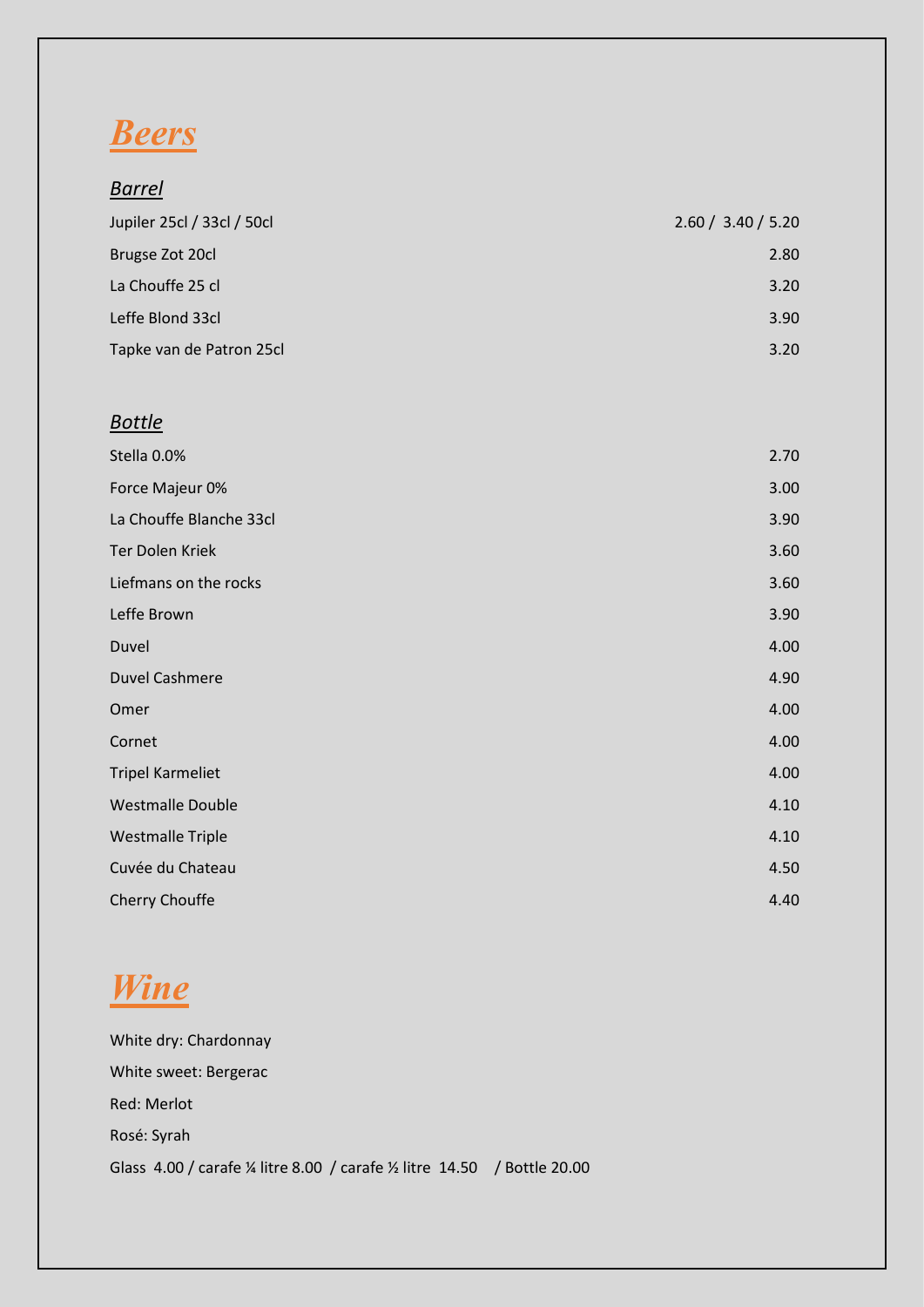#### *Cold drinks*

| Chaudfontaine still water 25 cl / 50 cl / 100cl               | 2.60 / 5.10 / 8.00 |
|---------------------------------------------------------------|--------------------|
| Chaudfontaine sparkling water 25 cl / 50 cl / 100 cl          | 2.60 / 5.10 / 8.00 |
| Coca Cola / Coca Cola Zero                                    | 2.60               |
| Sprite                                                        | 2.60               |
| Fanta                                                         | 2.60               |
| Fristi                                                        | 2.80               |
| Nordic Tonic / Agrum / Bitter Lemon                           | 2.80               |
| <b>Schweppes Pink Tonic</b>                                   | 2.80               |
| Lipton Ice Tea / Ice Tea Green / Ice Tea Pèche / Ice Tea Zero | 2.80               |
| Cold milk                                                     | 2.60               |
| Cécémel                                                       | 2.80               |
| Pomton (Grapefruit & tonic)                                   | 5.40               |
| Loton (orange juice & tonic)                                  | 5.40               |
| Thirst-quencher 't Onderwerp (Agrum & Tonic)                  | 5.40               |
| Minute Maid Orange / apple / apple cherry / grapefruit        | 2.80               |
| Tönissteiner Citron / Orange / Naranja / fruit basket         | 3.00               |
| Appletiser                                                    | 3.30               |
| Almdudler                                                     | 3.30               |
| Iced caramel coffee                                           | 4.50               |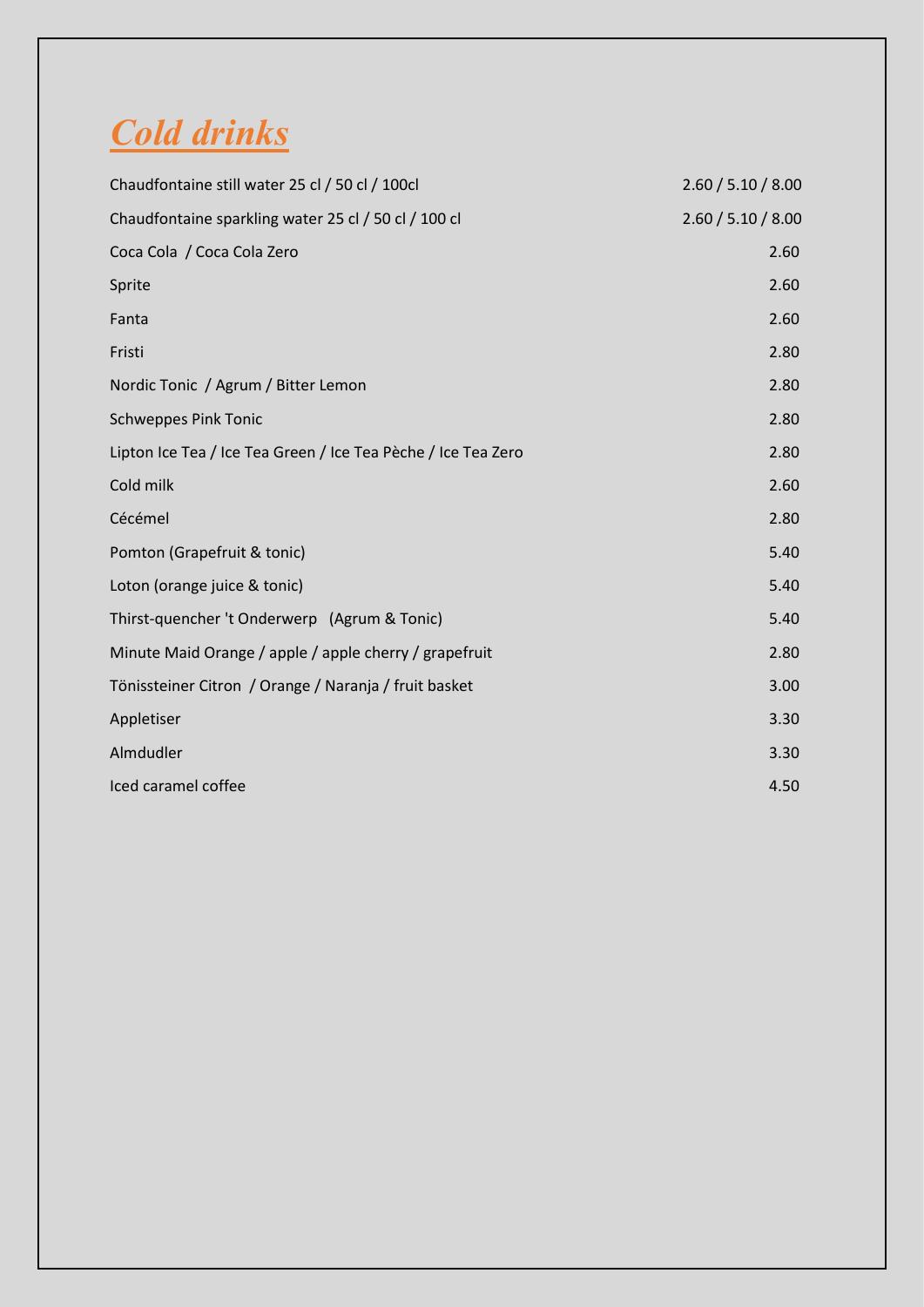*Hot drinks*

| Espresso                                                                                      | 2.60 |
|-----------------------------------------------------------------------------------------------|------|
| Déca                                                                                          | 2.60 |
| Ristretto/Mocha                                                                               | 2.60 |
| Filter                                                                                        | 2.60 |
| White coffee                                                                                  | 3.00 |
| White coffee déca                                                                             | 3.00 |
| Cappucrèmo                                                                                    | 3.20 |
| Cappuccino milk                                                                               | 3.20 |
| Latte Macchiato                                                                               | 3.20 |
| Latte Macchiato                                                                               | 3.60 |
| Speculaas - vanilla - caramel - chocolate                                                     |      |
| Tea                                                                                           | 2.60 |
|                                                                                               |      |
| Earl Grey - blueberry - lemon - green - chamomile - mint - nature - rosehip - tropical fruits |      |
| Fresh ginger tea                                                                              | 3.50 |
| Fresh mint tea                                                                                | 3.50 |
| Hot milk                                                                                      | 2.60 |
| Hot milk & chocolate drops                                                                    | 3.10 |
| "Kippenkoffie" - layered coffee with egg liqueur & whipped cream                              | 7.00 |
| Irish coffee (Whisky William Lawson's)                                                        | 7.70 |
| French Coffee (Cognac Baron Otard)                                                            | 7.70 |
| Spanish Coffee (Licor 43)                                                                     | 7.70 |
| Italian Coffee (Amaretto)                                                                     | 7.70 |
| <b>Baileys Coffee</b>                                                                         | 7.70 |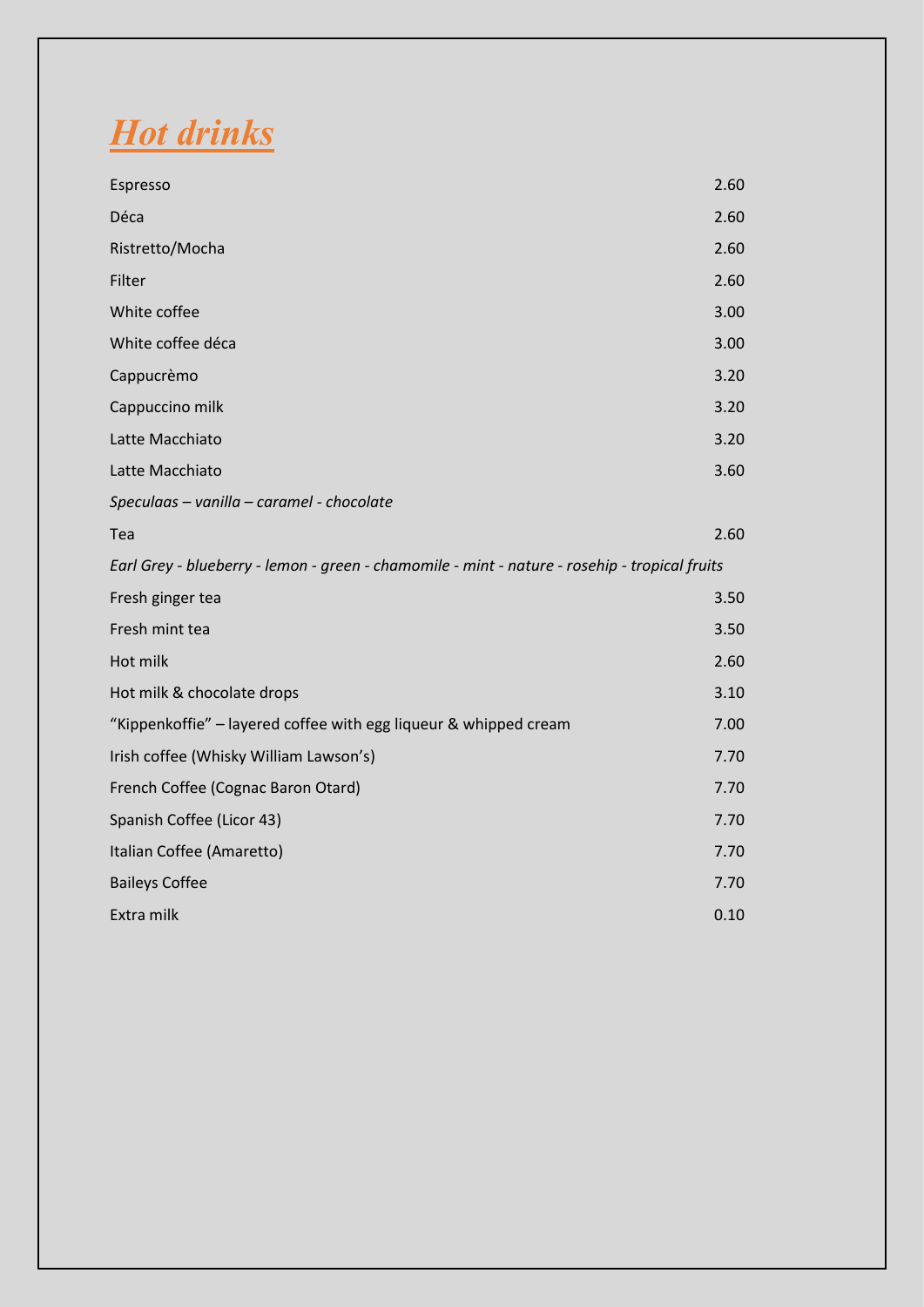#### *Snacks*

| Cheesy Salsa Nacho's (veggie)                                        | 11.20 |
|----------------------------------------------------------------------|-------|
| Nachos with minced meat, fresh salsa & cheese                        | 12.40 |
| Italian olives (veggie)                                              | 5.00  |
| Cheese platter (veggie)                                              | 6.50  |
| Mediterranean bread with cheese, tomato, pesto & garlic (6 pieces) V | 7.00  |
| 'Vegetarian Onderwerpgras'                                           | 10.90 |
| Large mountain of French fries with sauce, a cold salad & mayonnaise |       |
| Bitter balls (10 pieces)                                             | 7.00  |
| Mini spring rolls (10 pieces)                                        | 9.00  |
| Fried finger food (14 pieces)                                        | 11.10 |
| Sharing plate                                                        | 23.50 |

*Meatballs in tomato sauce, spareribs, beef tenderloin with homemade BBQ sauce, fried finger food, nacho's*

#### *Grilled ham & cheese sandwiches*

|                                  | Single | Medium | Double |
|----------------------------------|--------|--------|--------|
| Regular                          | 8.70   | 9.40   | 10.00  |
| Fried egg                        | 9.50   | 10.50  | 11.20  |
| Hawaiian (pineapple)             | 9.50   | 10.50  | 11.20  |
| <b>Bolognese</b>                 | 11.00  | 12.10  | 13.20  |
| <b>Mushrooms</b>                 | 11.00  | 12.10  | 13.20  |
| Chicken vol-au-vent              | 11.70  | 12.70  | 13.80  |
| Croque 't Onderwerp              | 11.90  | 12.90  | 14.00  |
| Chicken - bacon - mushrooms      |        |        |        |
| Trio                             | 12.30  | 13.30  | 14.30  |
| Bolognaise - fried egg - regular |        |        |        |

#### *Toast*

| Goat cheese & bacon                     | 11.40 |
|-----------------------------------------|-------|
| Mushrooms & ham                         | 12.40 |
| Parisian toast with brie, apple & bacon | 13.20 |
| Smoked salmon                           | 15.40 |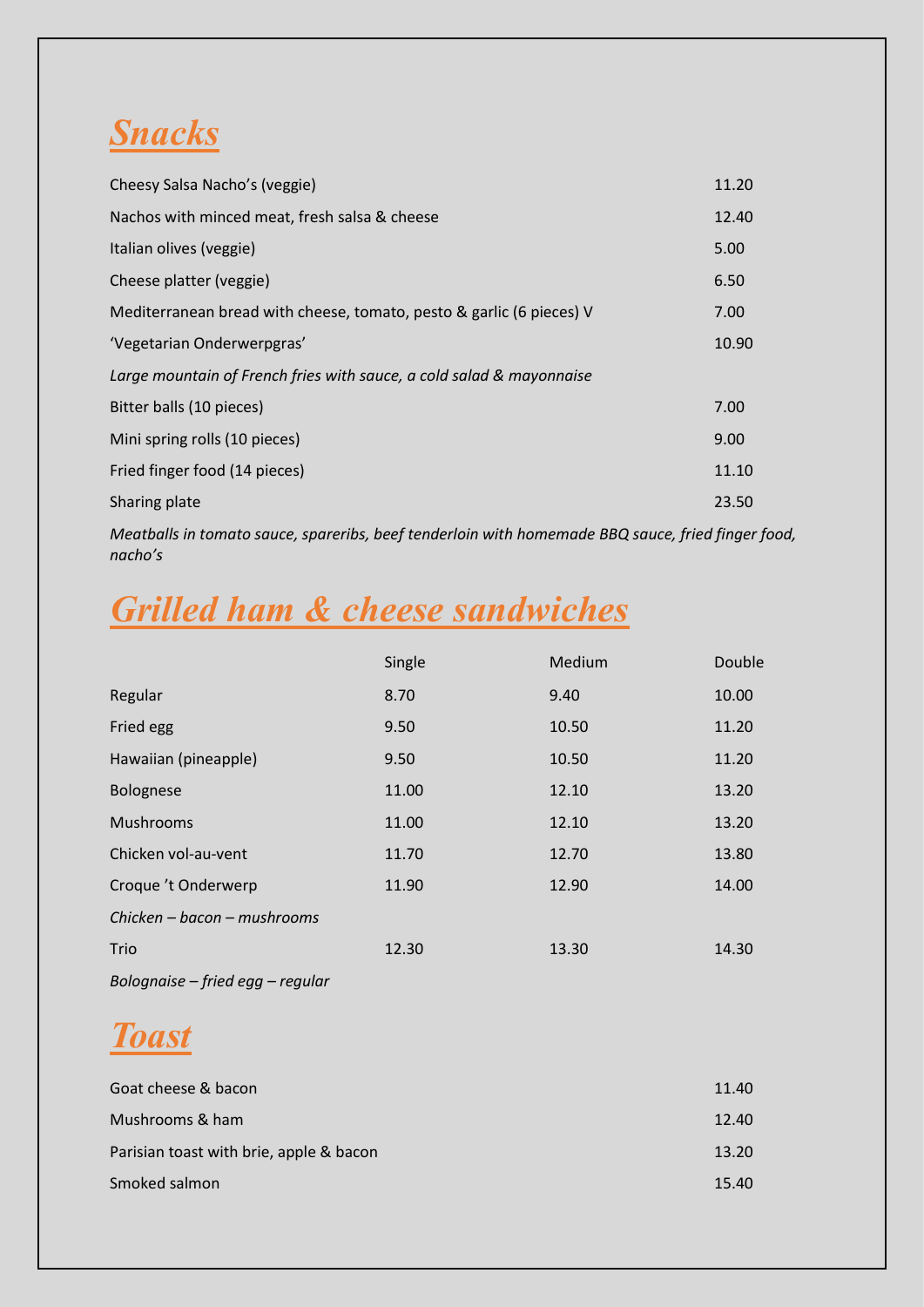

| Fried egg with bacon                        | 11.00 |
|---------------------------------------------|-------|
| Fried egg on toast with cheese & ham        | 10.50 |
| Fried egg on toast with cheese, ham & bacon | 12.10 |
| Omelette with broccoli, cauliflower & feta  | 10.60 |
| Farmer's omelette with wok vegetables V     | 12.50 |

# *Grilled Panini Sandwich*

| Panini Ham & cheese                                           | 10.30 |
|---------------------------------------------------------------|-------|
| Panini with pesto, tomato & mozzarella V                      | 10.80 |
| Panini with goat cheese & honey V                             | 11.50 |
| Panini with brie & honey V                                    | 11.50 |
| Panini with bacon, pesto, mozzarella & sun-dried tomatoes     | 12.30 |
| Panini with chicken, pesto, mozzarella & sun-dried tomatoes   | 12.60 |
| Panini with smoked salmon, pesto, chives & sun-dried tomatoes | 13.90 |

#### *Baguette*

| Cheese or ham / with veggies                     | 6.90 / 8.40 |
|--------------------------------------------------|-------------|
| Cheese and ham / with veggies                    | 7.40 / 9.40 |
| Grilled chicken, veggies & cocktail sauce        | 9.50        |
| Smoked salmon, red onion, salad & cocktail sauce | 12.40       |

#### *Wraps*

| Wrap with chicken, pineapple, salad & cocktail sauce | 12.40 |
|------------------------------------------------------|-------|
| Mexican wrap with minced meat, nacho's & red paprika | 12.40 |
| Wrap vegetarian V                                    | 11.70 |
| Wrap with salmon, herb cheese & arugula salad        | 12.80 |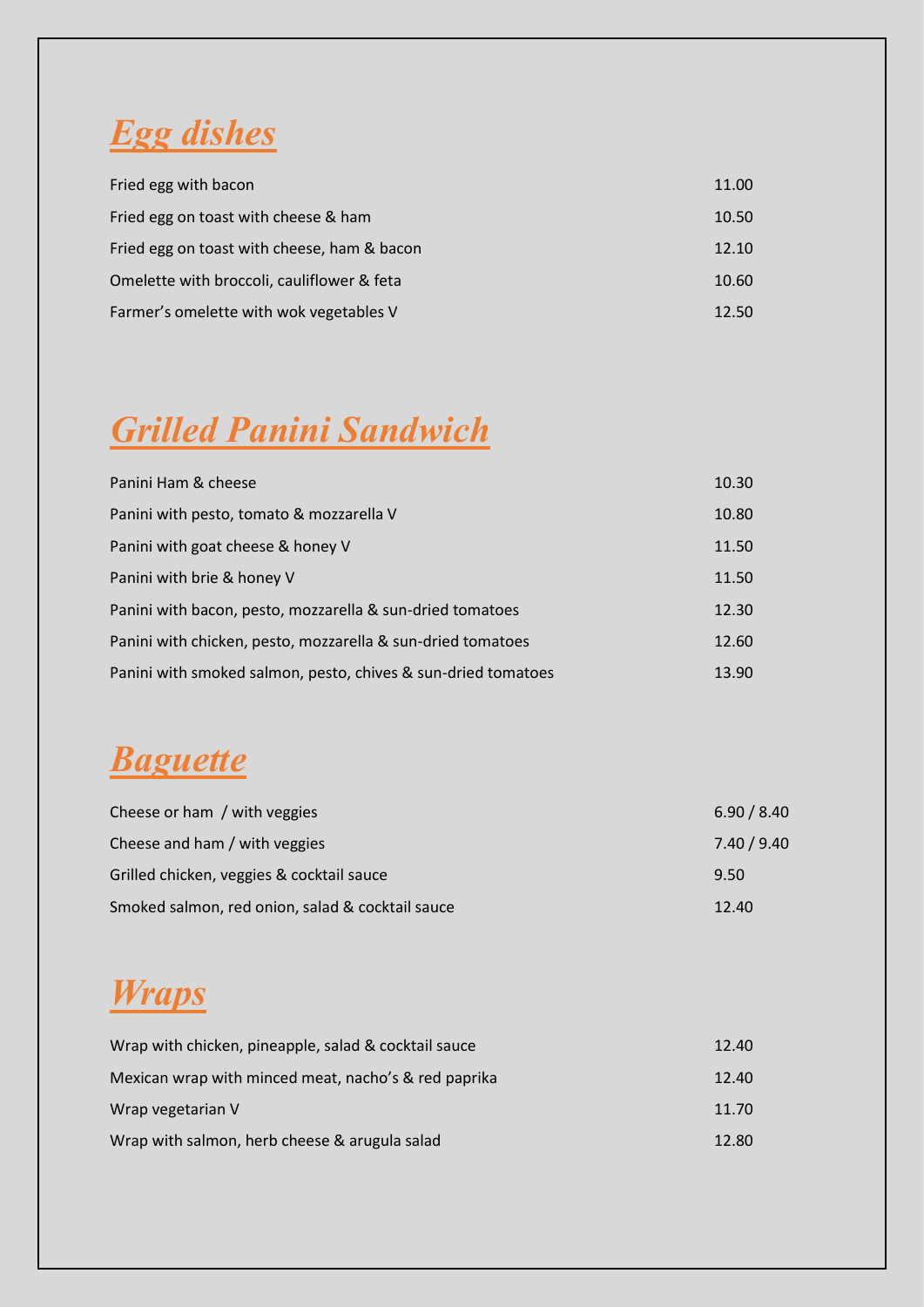

| Bacon burger                                                                                    | 16.70 |
|-------------------------------------------------------------------------------------------------|-------|
| Sandwich, hot sauce, bacon, cheddar, omelette & onion                                           |       |
| Chicken burger                                                                                  | 16.70 |
| Sandwich, mayonnaise, tomato, salad, egg, fried chicken burger & onion                          |       |
| Cheeseburger                                                                                    | 17.00 |
| Sandwich, salad, tomato, egg, cheddar, fresh hamburger & onion                                  |       |
| Sahara Burger                                                                                   | 17.00 |
| Sandwich, mayo, salad, fried onions, fried chicken & fried egg                                  |       |
| City burger                                                                                     | 17.80 |
| Sandwich, mayonnaise, bacon, fresh hamburger, fried mushrooms, cheddar cheese, omelette & onion |       |
| Mediterranean burger                                                                            | 17.30 |
| Sandwich, Basil Mayonnaise, sun dried tomatoes, olives, red onion, arugula & Parmesan cheese    |       |
| Oh My Goat Burger                                                                               | 17.30 |
| Sandwich, goat cheese, sun dries tomatoes, pine nuts, arugula, honey & pesto dressing           |       |

*All dishes are served with French fries & mayonnaise*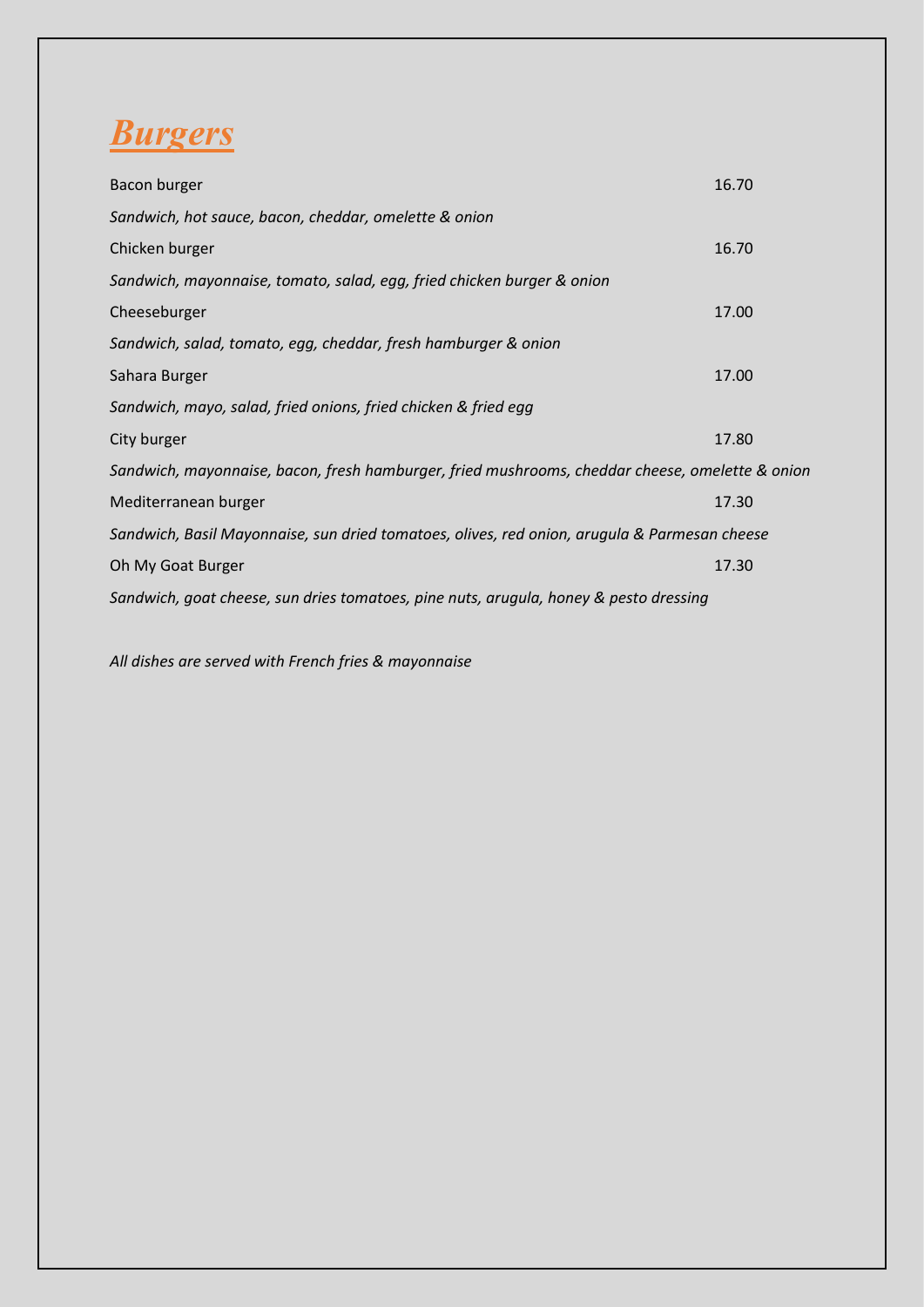# *Fit food*

| Stuffed courgette with sun-dried tomatoes, feta cheese, almond flakes & minced meat                                         | 15.20 |
|-----------------------------------------------------------------------------------------------------------------------------|-------|
| Filled paprika with minced meat, spicy tomato sauce & rice                                                                  | 16.90 |
| Poké-bowl                                                                                                                   | 18.60 |
| Salad with sushi rice, crabstick, smoked salmon, scampi, soybeans, cucumber, black sesame seeds,<br>soy sauce & brown bread |       |
| Athenian bowl                                                                                                               | 18.30 |
| Salad with sushi rice, soybeans, cucumber, sesame seed, soy sauce & souvlaki                                                |       |
| <b>Buddha bowl</b>                                                                                                          | 18.00 |
| Quinoa, veggie mix, avocado, falafel, & feta                                                                                |       |
| Steak burrito bowl                                                                                                          | 18,60 |
| Steak with homemade bbq sauce, guacamole, lime, fried bell pepper, onion & quinoa                                           |       |
| Mexican bowl                                                                                                                | 18.30 |
| Mexican minced meat, nacho, guacamole, tomato, lime, corn, tomato salsa, sour cream, lettuce &<br>rice                      |       |
| Chicken bowl                                                                                                                | 18.00 |
| Caesar chicken, black beans, guacamole, bell pepper, red onion, rice, tomato salsa & sour cream                             |       |

# *Starters*

| Tomato soup with meat balls                                          | 4.80  |
|----------------------------------------------------------------------|-------|
| Bread with herb butter V                                             | 5.20  |
| Mediterranean bread with cheese, tomato, pesto & garlic (6 pieces) V | 7.20  |
| Cheese croquettes (2 pieces) V                                       | 12.00 |
| Shrimp croquette (2 pieces)                                          | 13.10 |
| Duo Croquette (cheese & shrimp)<br>Scampi's (5 pieces)               | 12.60 |
| Garlic cream                                                         | 15.50 |
| Garlic butter                                                        | 15.50 |
| Tomato sauce                                                         | 15.50 |
| Home made sauce with paprika, pineapple, curry, cream & white wine   | 15.50 |
| Beef carpaccio                                                       | 15.70 |
| All dishes are served with bread                                     |       |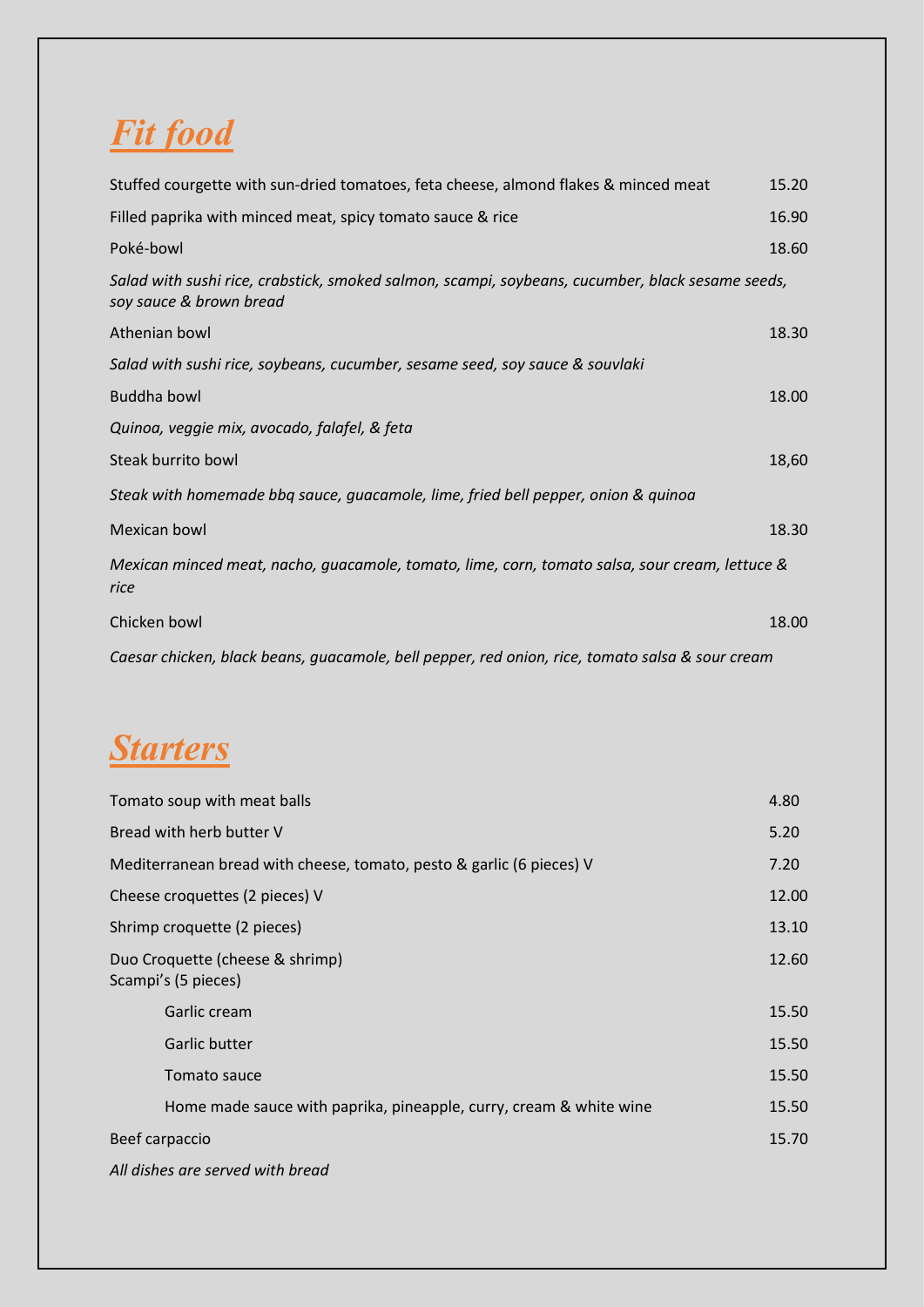#### *Salads*

| Norman salad with brie, baked apples, sweet balsamic & a mixture of nuts | $\vee$ | 17.70 |
|--------------------------------------------------------------------------|--------|-------|
| Sweet salad with goat cheese & honey V                                   |        | 17.70 |
| Caesar salad with fried chicken, anchovies & parmesan cheese             |        | 18.20 |
| Chinese salad with hot chicken & spring rolls                            |        | 19.20 |
| Dante's salad with chicken, cashew nuts & oriental herbs                 |        | 19.20 |
| Royal salad with smoked salmon, bacon & scampi (4)                       |        | 19.20 |
| Salad Belle Vue with fresh salmon & cocktail sauce                       |        | 19.20 |
| Deluxe salad with bacon & scampi (6)                                     |        | 19.20 |
| Salad with scampi (4) & fried chicken                                    |        | 19.50 |
| Mediterranean salad with souvlaki & tzatziki                             |        | 19.20 |
| Salad 't Onderwerp with scampi (6), apple & pine nuts                    |        | 19.50 |
| All dishes are served with bread                                         |        |       |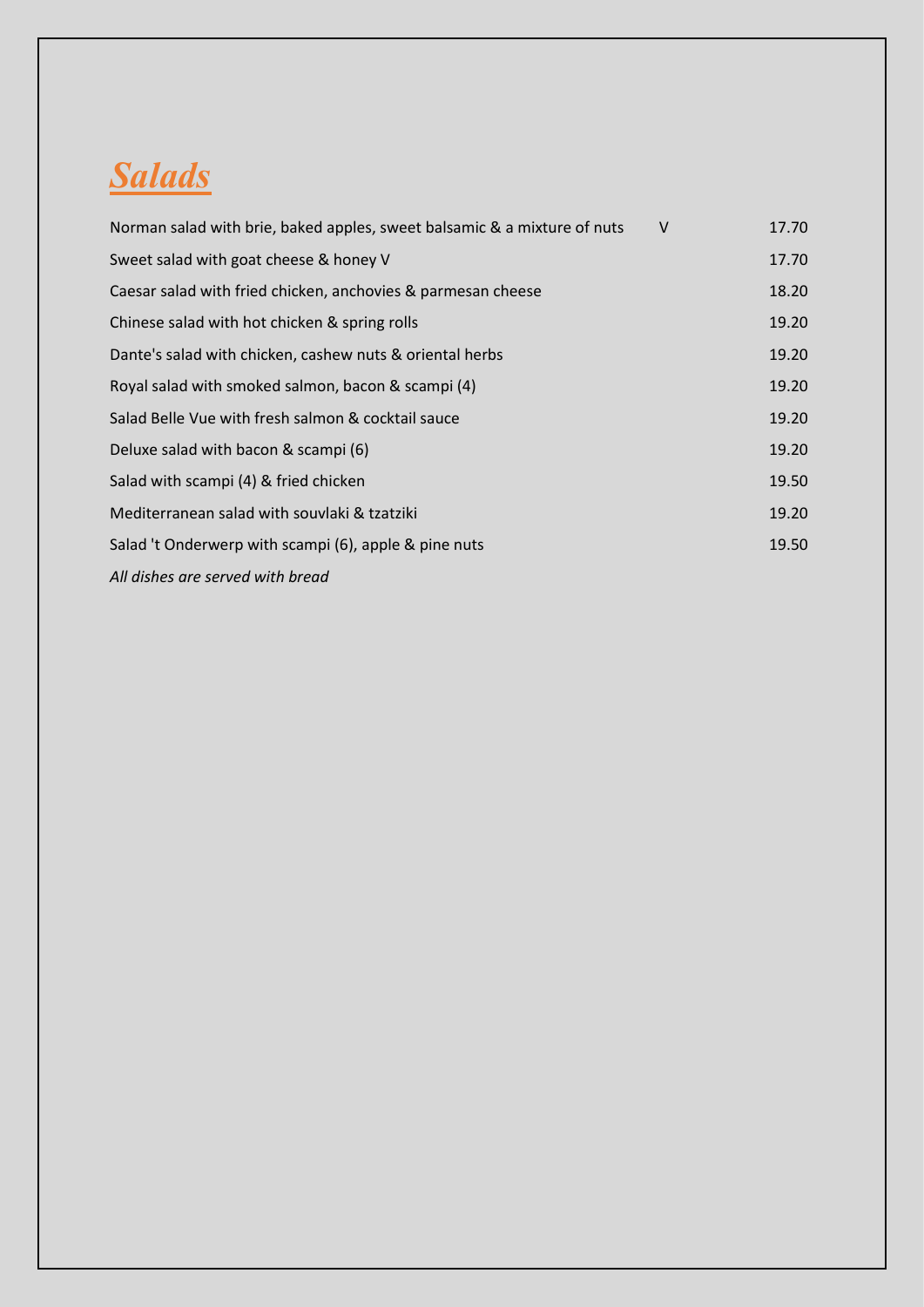

| Pasta Bolognese                                                                     | 13.40   |
|-------------------------------------------------------------------------------------|---------|
| Love pasta with small meatballs & Parmesan cheese                                   | 13.40   |
| Pasta Arrabiata with bacon & olives                                                 | 14.40   |
| Gratinated pasta                                                                    | 14.40   |
| Vegetarian pasta V                                                                  | 14.70   |
| Pasta with bacon & cream                                                            | 16.80   |
| Homemade lasagne                                                                    | 15.90   |
| Greek pasta with meatballs, olives, & tomato sauce                                  | 17.70   |
| Pasta Da Giovanni with chicken & Italian herbs                                      | 18.40   |
| Pasta with chicken, mushrooms & bacon                                               | 18.40   |
| Pasta made in Bangkok with green curry, chicken, spring onion & oriental vegetables | 18.40   |
| Tuscany pasta with chicken, olives, sun-dried tomatoes & onion                      | 19.00   |
| Pasta with smoked salmon & pine nuts                                                | 19.40   |
| Pasta with chicken, scampi (4), mushrooms & tomato cream sauce                      | 19.40   |
| Pasta 'That's for me' with scampi (6), bacon en green pesto                         | 20.00   |
| Pasta ooh sorry with scampi (4), bacon, mushrooms & a sauce from the chef           | 20.00   |
| (Once a wrongly made pasta by our chef, but believe us, sooooo nice!)               |         |
| Pasta with scampi (6), vegetables & green asparagus                                 | 20.00   |
| Extra cheese                                                                        | $+1.00$ |
| Extra Fried egg                                                                     | $+2.00$ |

*All dishes are served with bread*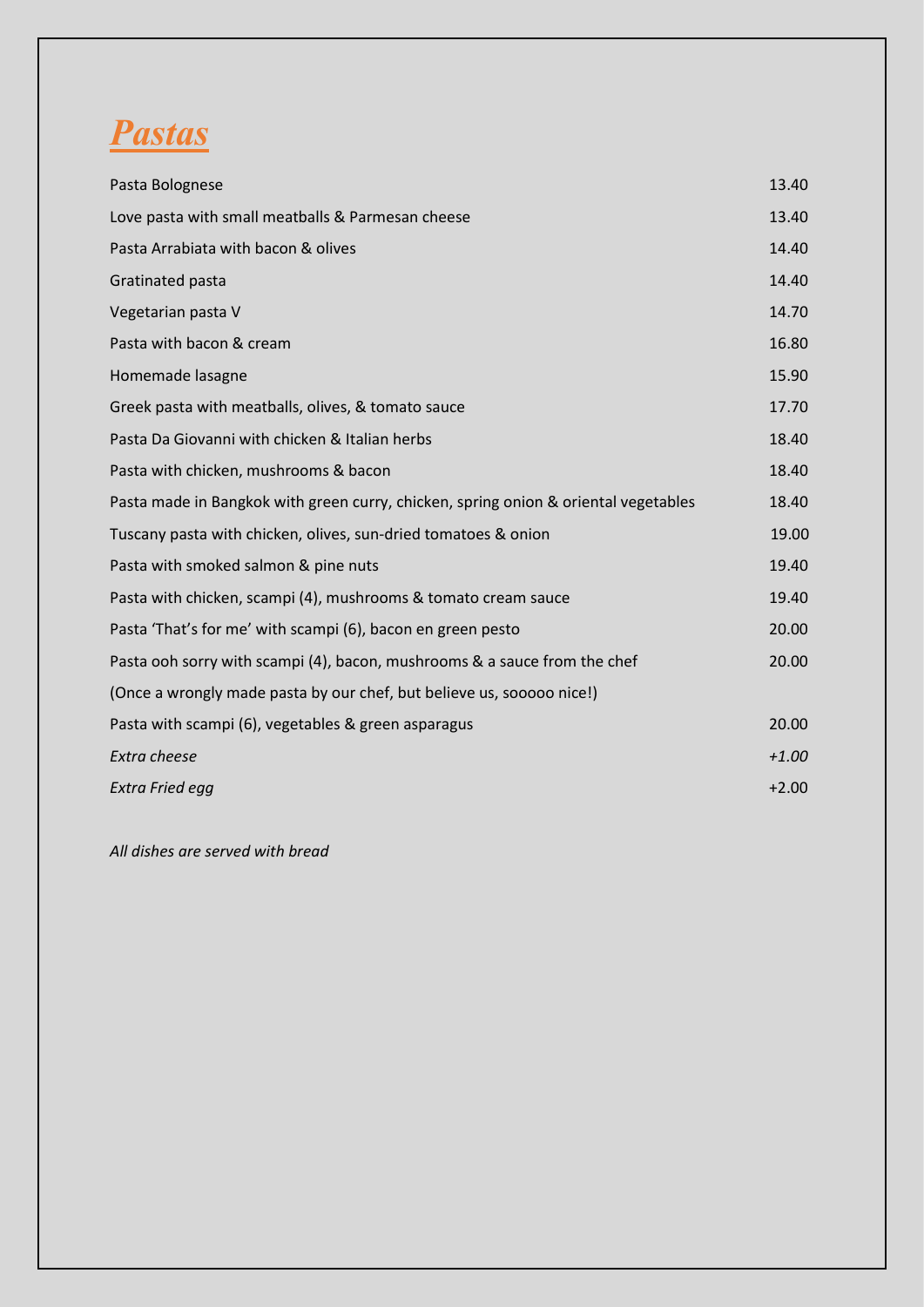

All these dishes are served with French fries, croquettes, gratin, purees, fried rice, bread or 'onderwerpgrass'.

| Trout with fried almonds                                                               | 18.40 |
|----------------------------------------------------------------------------------------|-------|
| Fish & chips                                                                           | 18.90 |
| Sole rolls (6 pieces) with shrimps & chives                                            | 20.30 |
| Seafood pot au gratin with mushrooms                                                   | 22.20 |
| Scampi (8 pieces) with garlic butter, garlic cream or tomato sauce                     | 20.90 |
| Scampi & home made sauce (8 pieces) with paprika, pineapple, curry, cream & white wine | 20.90 |
| On skin fried salmon fillet with a chive sauce                                         | 22.30 |

#### *Wok dishes*

| Wok pan with spaghetti & vegetables (vegetarian) V                  | 18.00   |
|---------------------------------------------------------------------|---------|
| Extra chicken                                                       | $+1.00$ |
| Extra Beef                                                          | $+2.00$ |
| Extra Scampi                                                        | $+2.00$ |
| Fried rice with vegetables, pineapple & fried egg V                 | 18.00   |
| Extra chicken                                                       | $+1.00$ |
| Extra Beef                                                          | $+2.00$ |
| Extra Scampi                                                        | $+2.00$ |
| Fried rice Yam-Yam (green curry) & fried egg                        | 18.00   |
| Extra chicken                                                       | $+1.00$ |
| Extra Beef                                                          | $+2.00$ |
| Extra Scampi                                                        | $+2.00$ |
| 'Tokkie wokkie' rice with red curry, chicken & fried egg            | 20.00   |
| Fried rice surf & turf with chicken, scampi, vegetables & fried egg | 21.00   |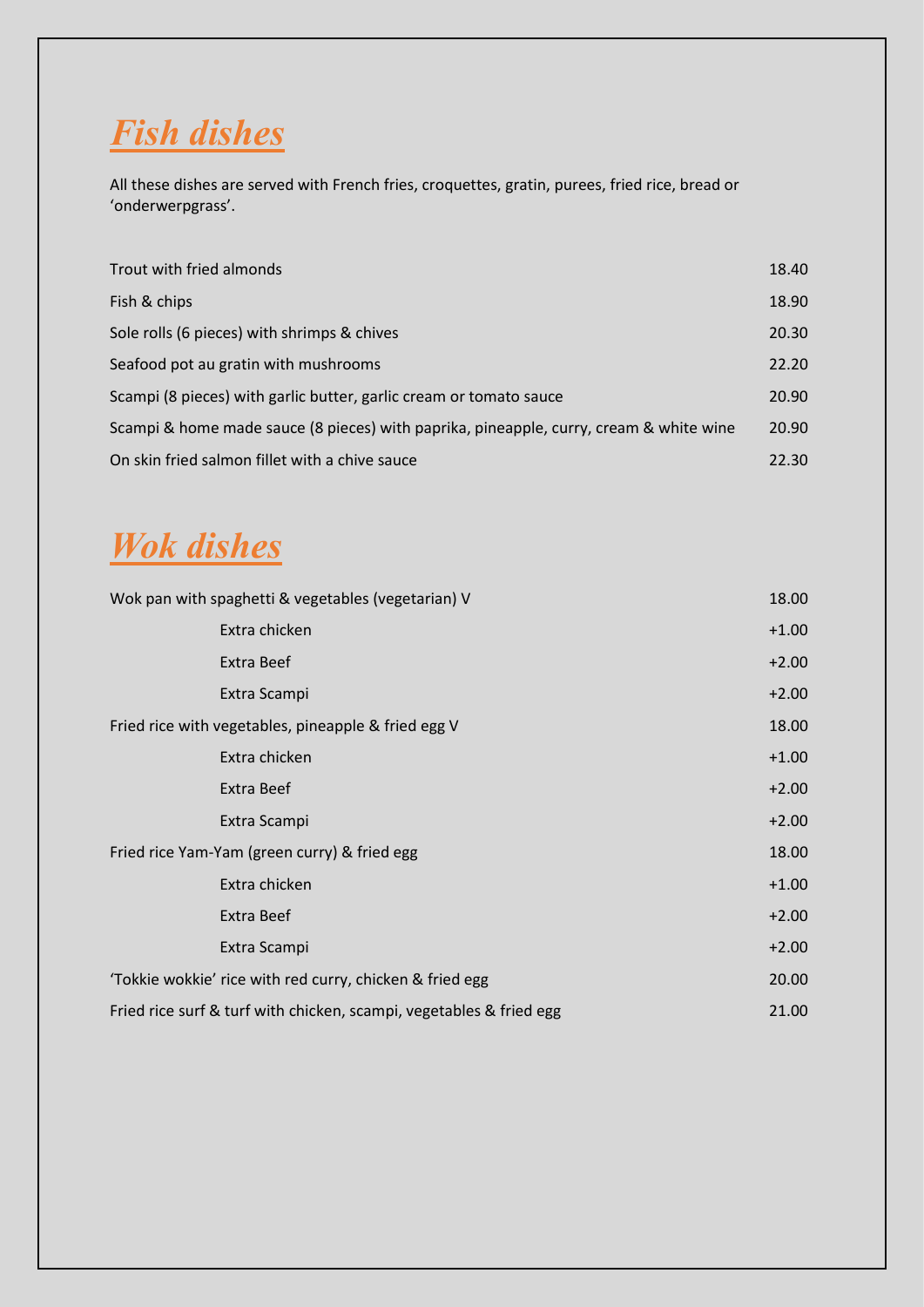

All these dishes are served with French fries, croquettes, gratin, purees, fried rice, bread or 'onderwerpgrass'.

| <b>Beef steak</b>                                                                                                                                                                                           | 21.20 |
|-------------------------------------------------------------------------------------------------------------------------------------------------------------------------------------------------------------|-------|
| 'Onderwerpgrass'<br>'Onderwerpgrass' is a large 'mountain' of very thin fries with underneath a Belgian blue white steak.<br>The whole is then finished with salad, mayonnaise and the corresponding sauce. | 24.40 |
| Tuscany steak with pasta, rocket, parmesan & sun-dried tomatoes                                                                                                                                             | 22.30 |
| Beef tenderloin                                                                                                                                                                                             | 26.90 |
| Mixed grill                                                                                                                                                                                                 | 23.90 |
| Lamb chops with honey & thyme                                                                                                                                                                               | 23.90 |
| Pork tenderloin                                                                                                                                                                                             | 19.40 |
| Schnitzel                                                                                                                                                                                                   | 18.30 |
| Chicken breast                                                                                                                                                                                              | 18.30 |
| Chicken gyros (slightly spicy)                                                                                                                                                                              | 19.30 |
| Giant chicken skewer                                                                                                                                                                                        | 19.30 |
| Giant beef skewer                                                                                                                                                                                           | 20.30 |
| Meatballs with tomato sauce                                                                                                                                                                                 | 15.40 |
| Videe                                                                                                                                                                                                       | 16.20 |
| <b>Beef stew</b>                                                                                                                                                                                            | 16.80 |
| Spare ribs natural                                                                                                                                                                                          | 18.50 |
| Spare ribs with honey & thyme                                                                                                                                                                               | 19.40 |
| Spare ribs with garden herbs                                                                                                                                                                                | 19.40 |
| Spicy spare ribs                                                                                                                                                                                            | 19.40 |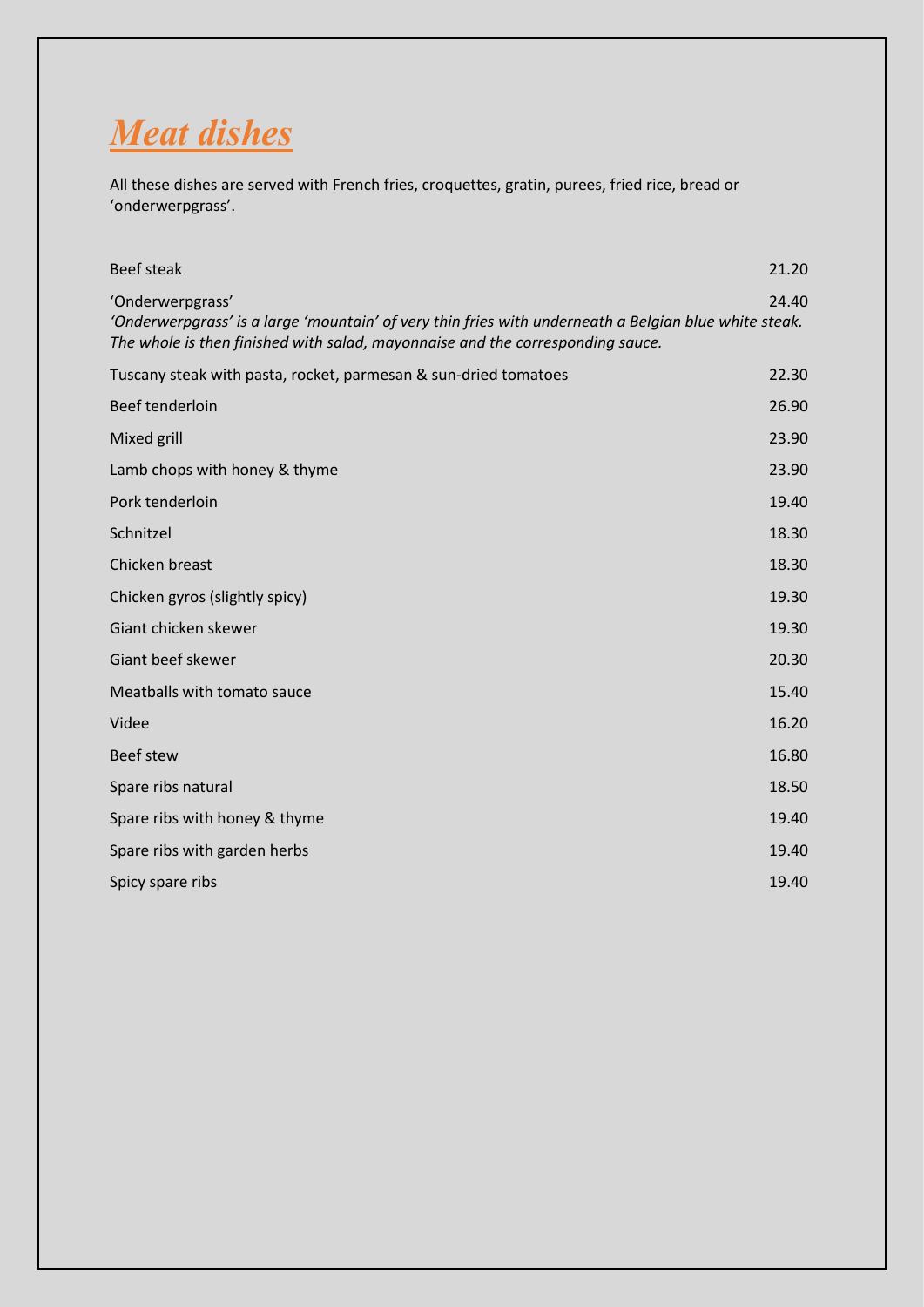

| <b>French fries</b>                                                                    | 3.90  |
|----------------------------------------------------------------------------------------|-------|
| Pikachu burger with fries (hamburger roll with a flat hamburger, mayonnaise & ketchup) | 8.30  |
| French fries with bitter balls                                                         | 7.00  |
| French fries with fricadel                                                             | 7.00  |
| French fries with chicken nuggets                                                      | 7.50  |
| French fries with meatballs in tomato sauce                                            | 10.00 |
| Spaghetti                                                                              | 10.50 |
| Mini chicken skewer                                                                    | 12.50 |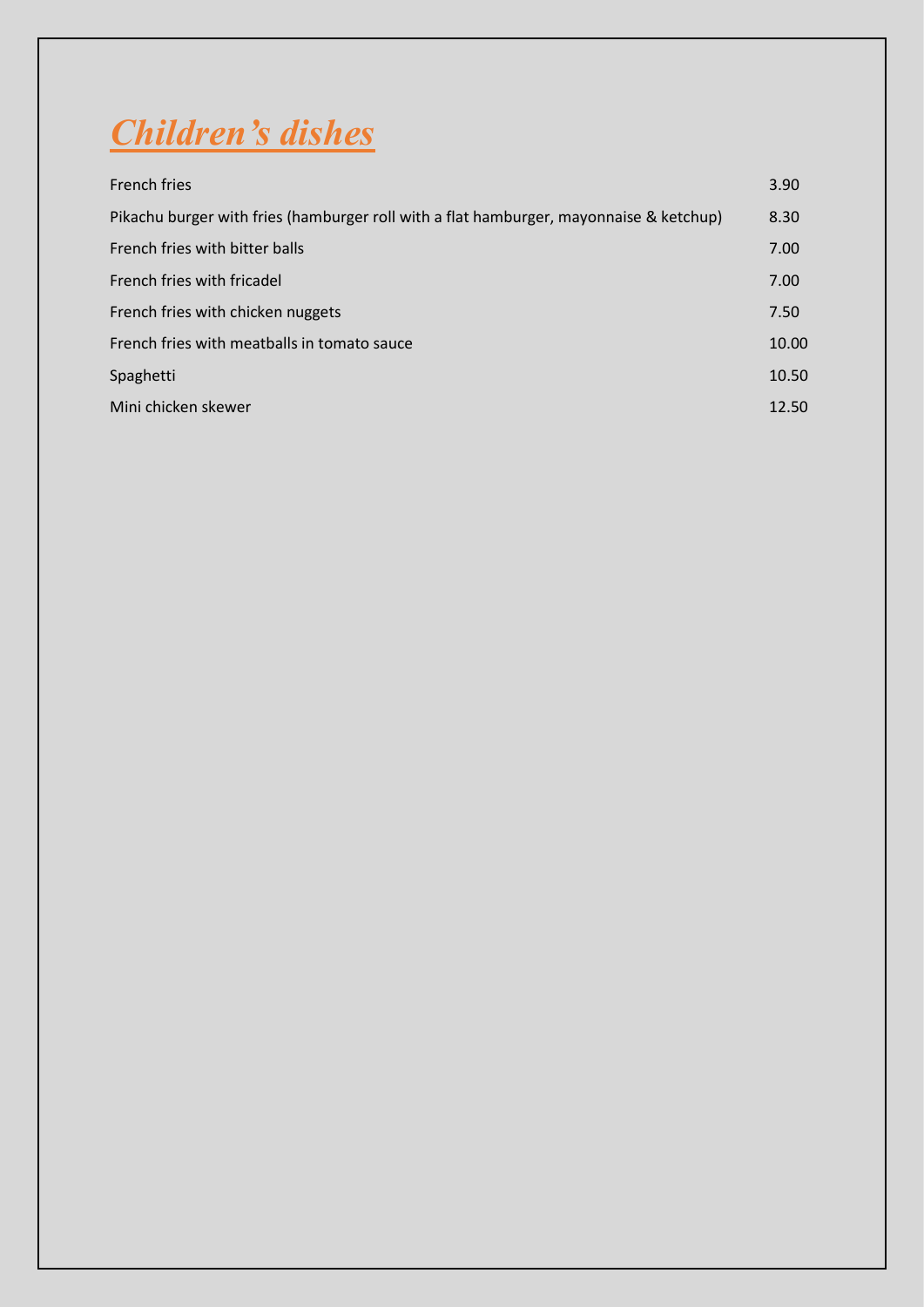

| Extra bread               | 1.70 |
|---------------------------|------|
| Extra mashed potatoes     | 2.70 |
| Extra fried rice          | 2.70 |
| <b>Extra French fries</b> | 2.70 |
| Extra croquettes          | 2.70 |
| Extra gratin              | 2.70 |
| Extra 'Onderwerpgrass'    | 2.70 |
| Extra salad               | 3.70 |
| Hot vegetables            | 3.70 |



| Pepper cream                              | 2.70 |
|-------------------------------------------|------|
| Curry sauce                               | 2.70 |
| Stroganof                                 | 2.70 |
| Mushrooms in cream                        | 2.70 |
| Provencal sauce                           | 2.70 |
| Onderwerpgrass sauce (onions & mushrooms) | 2.70 |
| Fried mushrooms                           | 3.70 |
| Mayonnaise                                | 0.80 |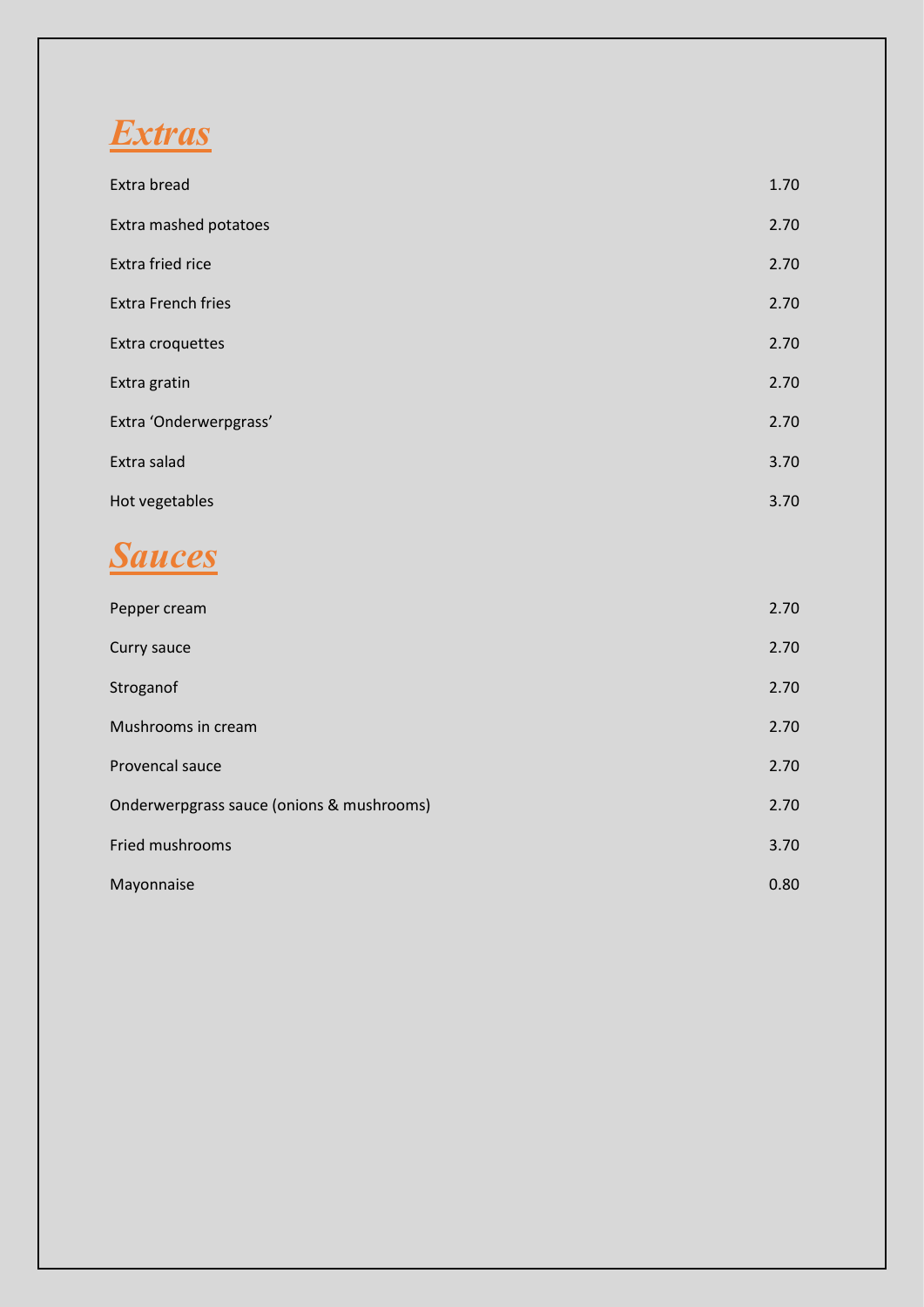#### *Dessert*

| Lommel pie (local pîe with apricots)                                 | 4.00 |
|----------------------------------------------------------------------|------|
| Crème au beurre cake                                                 | 4.00 |
| Warm apple pie with ice cream                                        | 7.00 |
| Homemade chocolate mousse                                            | 7.20 |
| Homemade tiramisu                                                    | 7.40 |
| Crème brûlée                                                         | 7.50 |
| Trio of desserts (chocolate mousse, tiramisu & crème brûlée)         | 9.20 |
| Lava cake with vanilla ice cream (waiting time: at least 15 minutes) | 8.60 |

# *Ice cream*

| Coupe vanilla                                                     | 5.70 |
|-------------------------------------------------------------------|------|
| Coupe mocha                                                       | 5.70 |
| Coupe speculoos                                                   | 6.20 |
| Coupe dame blanche with vanilla ice cream & hot chocolate         | 6.70 |
| Coupe banana split with vanilla ice cream, hot chocolate & banana | 7.30 |
| Coupe advocate with vanilla ice cream & advocate                  | 7.30 |
| Children's ice cream                                              | 4.10 |
| Children's ice cream dame blanche                                 | 5.10 |
| Extra whipped cream                                               | 1.00 |
| Extra hot chocolate sauce                                         | 1.50 |
| Extra ice cream                                                   | 2.10 |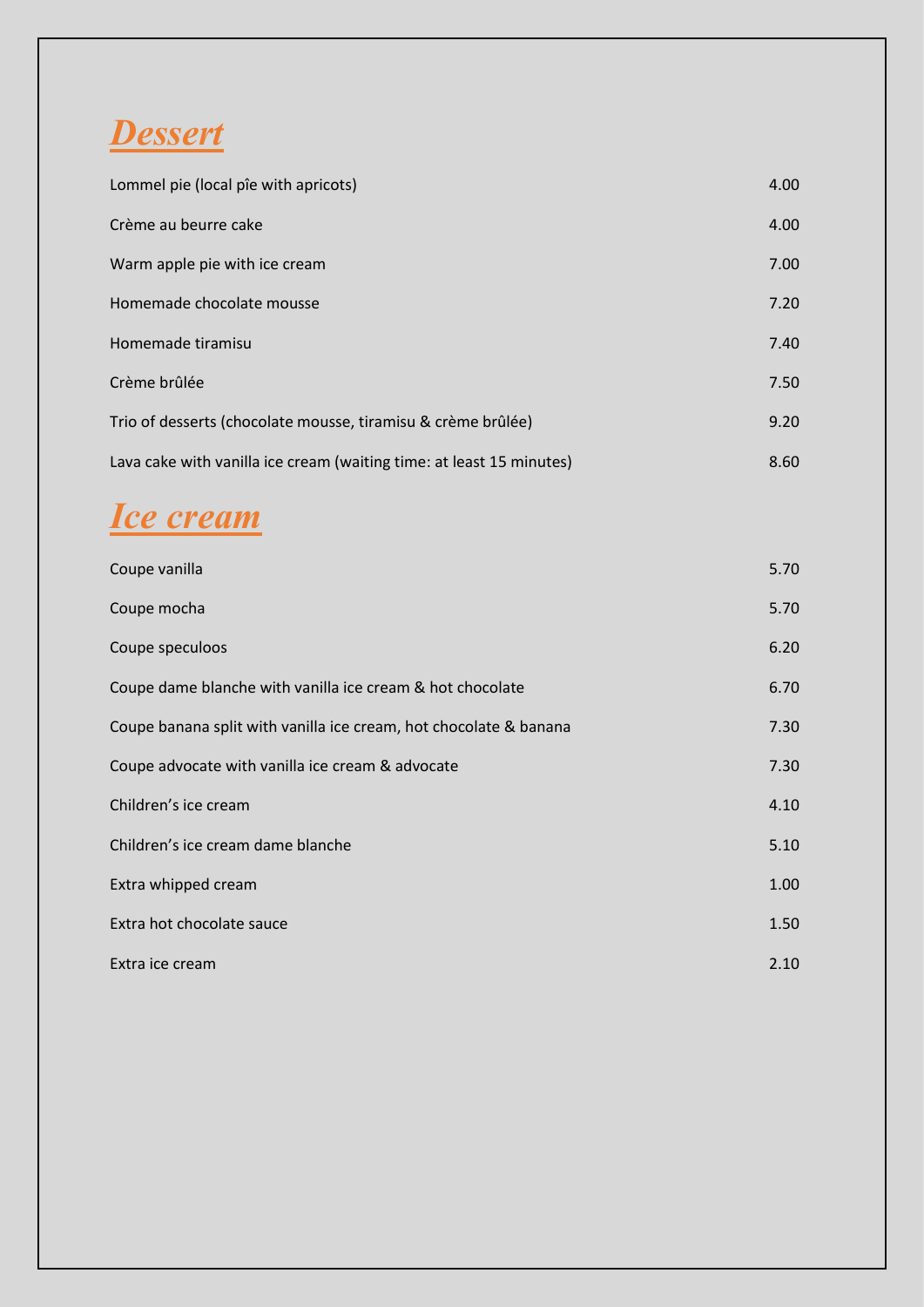# *Pancakes (until 5 p.m.)*

| Children's pancake                           | 3.80 |
|----------------------------------------------|------|
| Pancake with sugar (white/brown)             | 6.00 |
| Pancake with syrup                           | 6.00 |
| Pancake with marmalade                       | 6.00 |
| Pancake with chocolate spread                | 6.00 |
| Pancake with ice cream & hot chocolate sauce | 8.00 |
| Extra bacon                                  | 3.50 |
| Extra Ice cream                              | 2.10 |